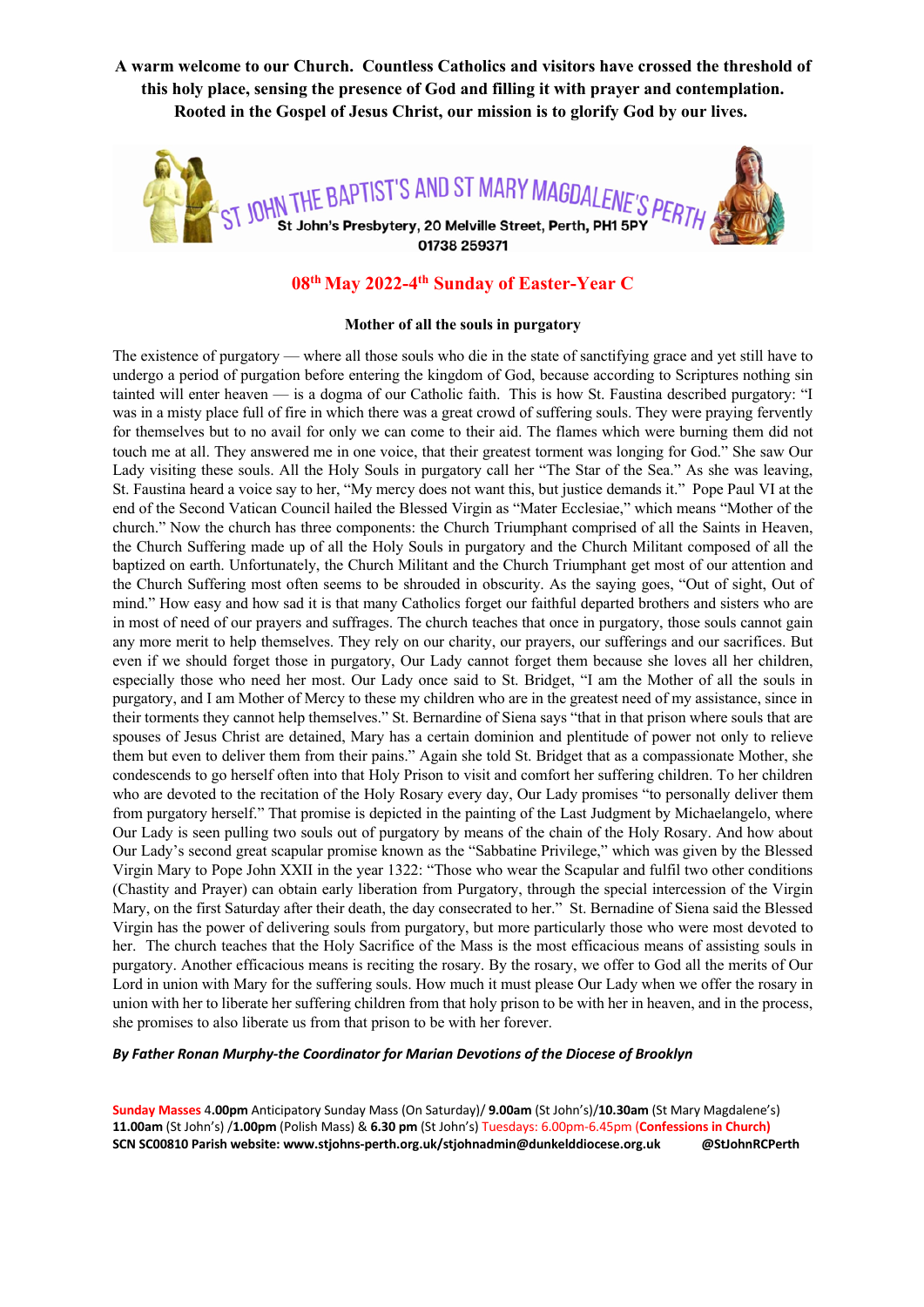

**The bus for our May Pilgrimage to Scotland's National Marian Shrine at Carfin has now been booked for Monday 09th May. It will leave at 9.30am from outside St John's. Rosary and Devotions will take place on the way to Carfin. Mass will be celebrated in the beautiful Glass Chapel at 11.30am. After Mass there will be** 

**plenty time to visit the newly restored Shrine and grounds. Please bring a packed lunch with you. If you have signed up, can you please confirm your attendance by ticking off your name in the Sacristy. There is no cost for this trip. There is still room on our bus if you would like to join us.** 

**RECENTLY DEAD:** Canon Michael Walsh & Canon William Dunnachie, Ellen Garvie & Molly McEwan **ANNIVERSARIES:** Catherine Fraser, Susan Riddell, Zygmunt & Elizabeth Stocki, Christopher McEwan & Denis Boner *Fidelia animae per misericordiam Dei requiescant in pace.*

**Responsorial Psalm: We are his people, the sheep of his flock.**

**Regina Caeli (616) will be sung before the final hymn at 11am Holy Mass.**

**Holy Mass (in St John's unless otherwise stated) Monday 09th May** – Carfin Pilgrimage 9.30am 6.00pm

**Tuesday 10th**-Optional Memorial of St John of Ávila -10am *followed by teas* & 7.00pm **Adoration of the Most Blessed Sacrament & Confessions from 6.00pm-6.45pm** 

**Wednesday 11th-**10am

**Thursday 12th**-10am

**Friday 13th**-Our Lady of Fatima-10am & 7pm (Polish)

First Holy Communion Polish Mass will take place on Saturday 14th May and First Holy Communion Mass *with St John's Academy* will take place on Saturday 28th May at 10am. Please pray for all our children. There is a selection of First Holy Communion Cards available from the shop at **bumper sale prices**!

Thursday 26th May 2022-The Ascension of the Lord-Holyday of Obligation.

Sunday 29th May 2022-Second collection for the apostolate of communications.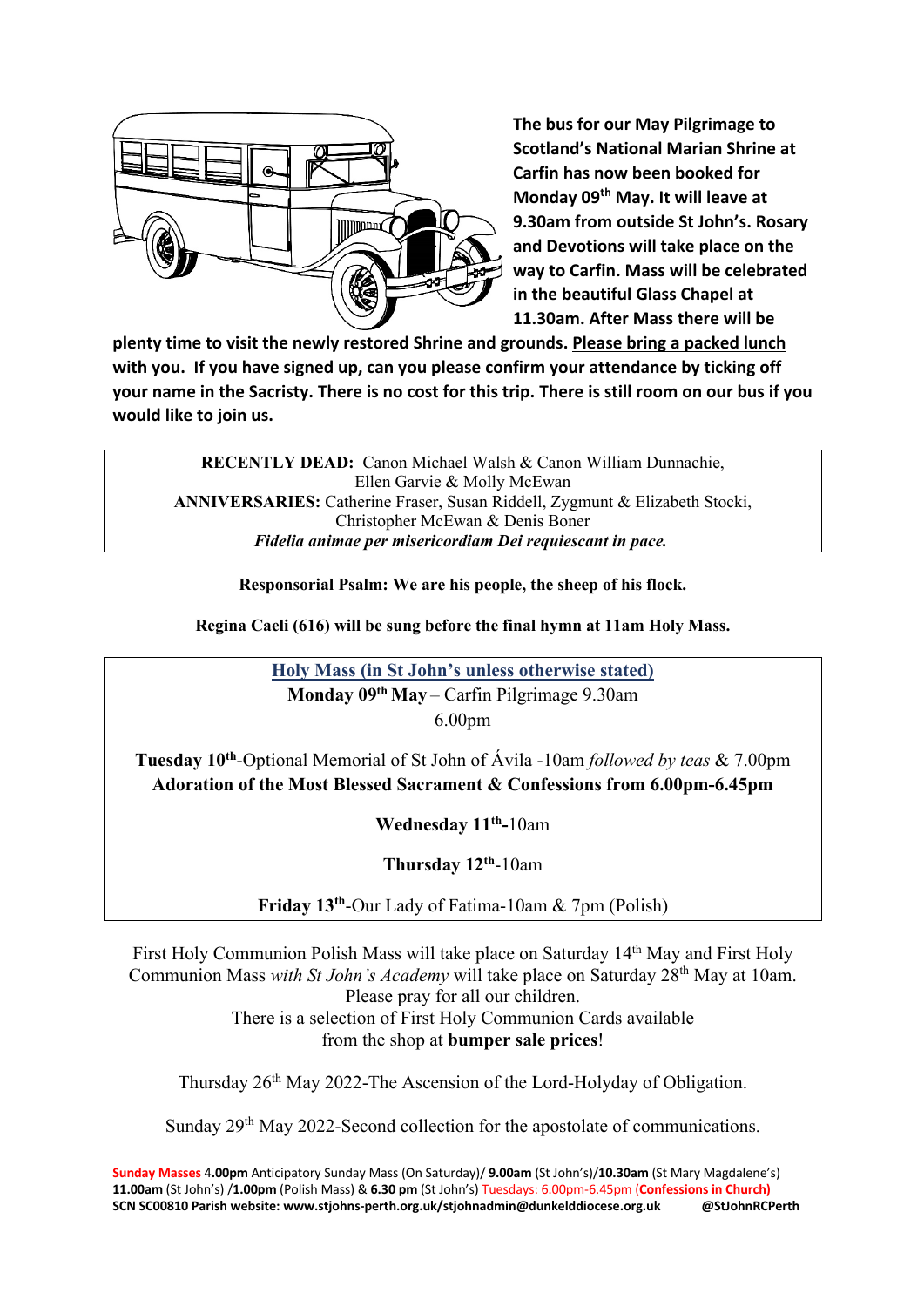

**St John the Baptist Catholic Church PERTH PH1 5PY**

### **Fr Bogdan Palka SDS 16 Melville Street, Perth, PH1 5PY Tel: 01738 564182**



## 08 Maja 2022 – IV Niedziela Wielkanocna



Czwarta Niedziela Wielkanocna jest nazywana w liturgii Niedzielą Dobrego Pasterza. Chrystus, dobry pasterz, oddał swoje życie w miłości, "aby rozproszone dzieci Boże zgromadzić w jedno". Oddał je za owce, które znał po imieniu. Został posłany do wszystkich, a szczególnie grzeszników, ludzi zagubionych, żyjących na marginesie życia. Dla Boga każdy człowiek jest kimś konkretnym, nie przypadkowo spotkanym anonimem. O każdego z nas Jezus troszczy się, chroni przed wpływami fałszywych proroków. On jest jedyną bramą prowadzącą do Bożej owczarni. Przyszedł po to, byśmy mieli życie i to w obfitości. Obfitość oznacza pewien maksymalizm.

Dlaczego więc w życiu zadowalamy się czymś małym? Zwykle pytamy: jakie minimum muszę spełnić, żeby przekroczyć próg tolerancji; jak najmniejszym kosztem mogę coś zdobyć. To taki podział marketingowy na dobrych, lepszych i najlepszych. Zresztą, kto chciałby zajmować ostatnie miejsce? Czy jednak chcemy – dorastając do ewangelicznego maksimum – "mieć życie w obfitości"?Dzisiejsza niedziela to także Światowy Dzień Modlitw o Powołania. Świadectwo Jezusa – dobrego pasterza i tych, którzy wiernie kroczą za Nim, wzbudza nowe powołania. "Najważniejszym i najskuteczniejszym środkiem budzenia powołań jest – jak pisał św. Jan Paweł II – świadectwo życia kapłanów, ich bezwarunkowe oddanie się owczarni Bożej, ich pełna miłości służba Chrystusowi i jego Kościołowi – służba będąca dźwiganiem krzyża, przyjętego z paschalną nadzieją i radością, wreszcie braterska zgoda i gorące pragnienie ewangelizacji" (PDV, 41). Dlatego też "Historia każdego powołania prawie zawsze łączy się ze świadectwem jakiegoś księdza, który przeżywa w radości swoje bycie darem dla bliźnich ze względu na Królestwo Boże. Bliskość i słowo kapłana prowadzą do pojawienia się pytań i do podjęcia ostatecznych decyzji" *(*Benedykt XVI, *Orędziu na 47. Światowy Dzień Modlitw o Powołania)*.Aby dobrze wypełniać swoje ziemskie posłannictwo, każdy powołany potrzebuj przyjaźni z Jezusem. Ma słuchać, aby słowo Jezusa dotarło do jego wnętrza, zaniepokoiło, poddało pod dyskusję, sprowokowało jakąś decyzję, konkretne zachowania. Słuchanie ma powodować zmianę myślenia i życiowych postaw. Inaczej będzie to tylko odrzucenie słowa. Słuchanie słowa i przemiana ma nas pobudzać do naśladowania Chrystusa. A to znaczy, że trzeba wpatrywać się w Boskie Oblicze, szeroko otworzyć oczy, wsłuchiwać się w głos sumienia. Aby pójść za Jezusem trzeba znać cel, mieć poczucie wspólnoty z braćmi i siostrami, być zdolnym do wyrzeczeń, przezwyciężać lęk przed nieznaną przyszłością. Do tego wszystkiego potrzebna jest modlitwa, która daje siłę do wierności i wzrostu w łasce BożejWpatrując się w Jezusa, dobrego pasterza, który oddał życie z miłości do nas, oraz rzesze Jego naśladowców, prośmy o święte powołania do kapłaństwa. Przykładem i orędownikiem u Boga niech stanie się dla nas św. Jan Maria Vianney, proboszcz z Ars, który miał silną więź z parafianami, nauczając ich przez świadectwo swego życia i pokorną modlitwę. Fr Bogdan